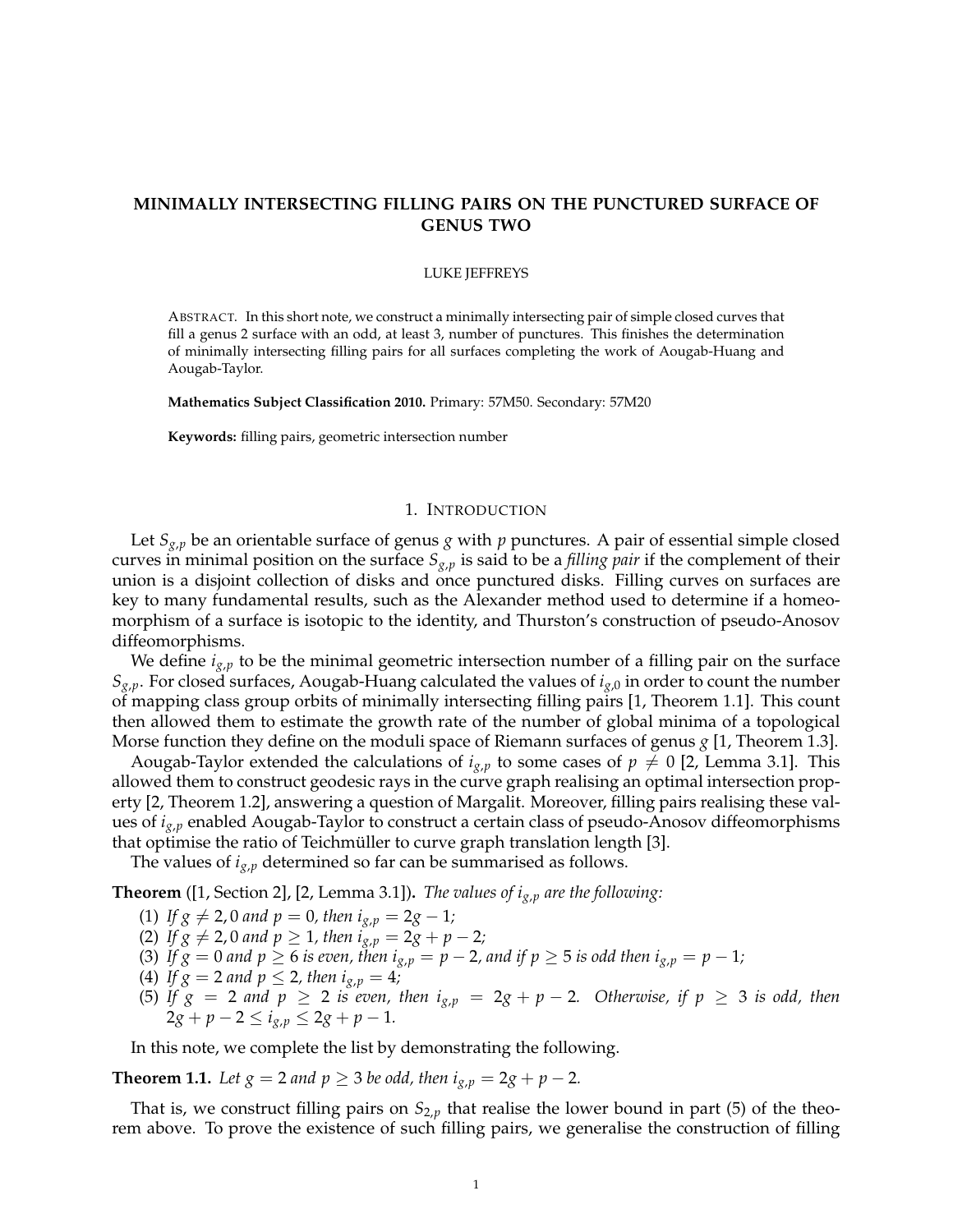#### 2 **JEFFREYS**

permutations given by Nieland in unpublished work [5, Theorem 2.1], which are themselves generalisations of the filling permutations introduced by Aougab-Huang [1, Lemma 2.2]. We use these to produce a minimally intersecting filling pair on *S*2,3, and then apply the double-bigon inductive method used by Aougab-Taylor [2, Proof of Lemma 3.1] to extend to all odd  $p \geq 3$ .

### 2. PRELIMINARIES

In this section, we will give a short discussion of filling pairs on surfaces and give the generalisation of filling permutations mentioned above. For more details relating to the content of Section 2.1, we refer the reader to the textbook of Farb and Margalit [4].

2.1. **Curves, intersection numbers, and filling pairs.** Let *Sg*,*<sup>p</sup>* denote the surface of genus *g* with *p* punctures. A *simple closed curve α* ⊂ *Sg*,*<sup>p</sup>* is the image of an embedding of the circle into the surface. We shall say that a simple closed curve *α* is *essential* if it is not homotopic to a point or to a puncture. Equivalently, a simple closed curve is essential if none of the components of its complement are a disk or a once-punctured disk.

Let *α* be an essential simple closed curve. We denote by  $\alpha$  the homotopy class of *α*. If *β* is a second essential simple closed curve, then the *geometric intersection number* of *α* and *β*, *i*(*α*, *β*), is defined to be

$$
i(\alpha,\beta):=\min_{\gamma\in[\alpha]}|\gamma\cap\beta|.
$$

If the surface is endowed with a complete hyperbolic metric, and *α* and *β* are chosen to be the unique geodesic representatives in their respective homotopy classes, then we have that |*α* ∩ *β*| =  $i(\alpha, \beta)$ . We note that the existence of a unique geodesic representative is a consequence of the complete hyperbolic metric. We will say that two essential simple closed curves *α* and *β* are in *minimal position* if  $|\alpha \cap \beta| = i(\alpha, \beta)$ .

Recall that *ig*,*<sup>p</sup>* denotes the minimal geometric intersection number of a filling pair on the surface  $S_{g,p}$ . As discussed above, the values of  $i_{g,p}$  were determined in almost all cases in the works of Aougab-Huang [1] and Aougab-Taylor [2]. However, in the case of  $S_{2,p}$ ,  $p \geq 3$  odd, they showed only the bounds:

$$
2g + p - 2 \le i_{g,p} \le 2g + p - 1.
$$

The lower bound comes from a simple Euler-characteristic argument, realising that the filling pairs form a 4-valent graph on the surface, whereas the upper bound was given by applying a doublebigon construction, detailed in Section 3 below, to a minimally intersecting filling pair on *S*2,0. Our aim is to explicitly construct minimally intersecting filling pairs showing that  $i_{g,p} = 2g + p - 2$ .

2.2. **Generalised filling permutations.** We will make use of a generalisation, extending the construction given by Nieland [5, Theorem 2.1], of the filling permutations used by Aougab-Huang in their determinations of  $i_{g,0}$  [1, Lemma 2.2]. The notation and result that follows is a simple extension of the works of Aougab-Huang and Nieland, however our generalised construction allows us to work with filling pairs on punctured surfaces.

Let *α* and *β* be a filling pair on the surface  $S_{g,p}$  and let  $n = i(\alpha, \beta)$ . Fix orientations for the curves *α* and *β* and choose one of the intersection points *x* ∈ *α* ∩ *β*. Starting at *x*, and following the orientation of *α*, number the arcs of *α* between consecutive intersection points in order to obtain the set  $\{\alpha_1, \ldots, \alpha_n\}$ . Similarly, and possibly choosing a different intersection point  $y \in \alpha \cap \beta$ , construct the set  $\{\beta_1, \ldots, \beta_n\}$ . Let the set  $A = A_{\alpha,\beta}$  be defined by

$$
A := \{\alpha_1, \beta_1, \ldots, \alpha_n, \beta_n, \alpha_1^{-1}, \beta_1^{-1}, \ldots, \alpha_n^{-1}, \beta_n^{-1}\},\
$$

and identify this set with the set  $\{1, 2, \ldots, 4n\}$ .

We now define a *filling permutation*,  $\sigma = \sigma_{\alpha,\beta} \in \Sigma_{4n}$ , associated to the filling pair  $\alpha$ ,  $\beta$ , as follows. Firstly, cut *Sg*,*<sup>p</sup>* along *α* ∪ *β* to form a collection of *n* + 2 − 2*g* polygons with sides labelled by *α*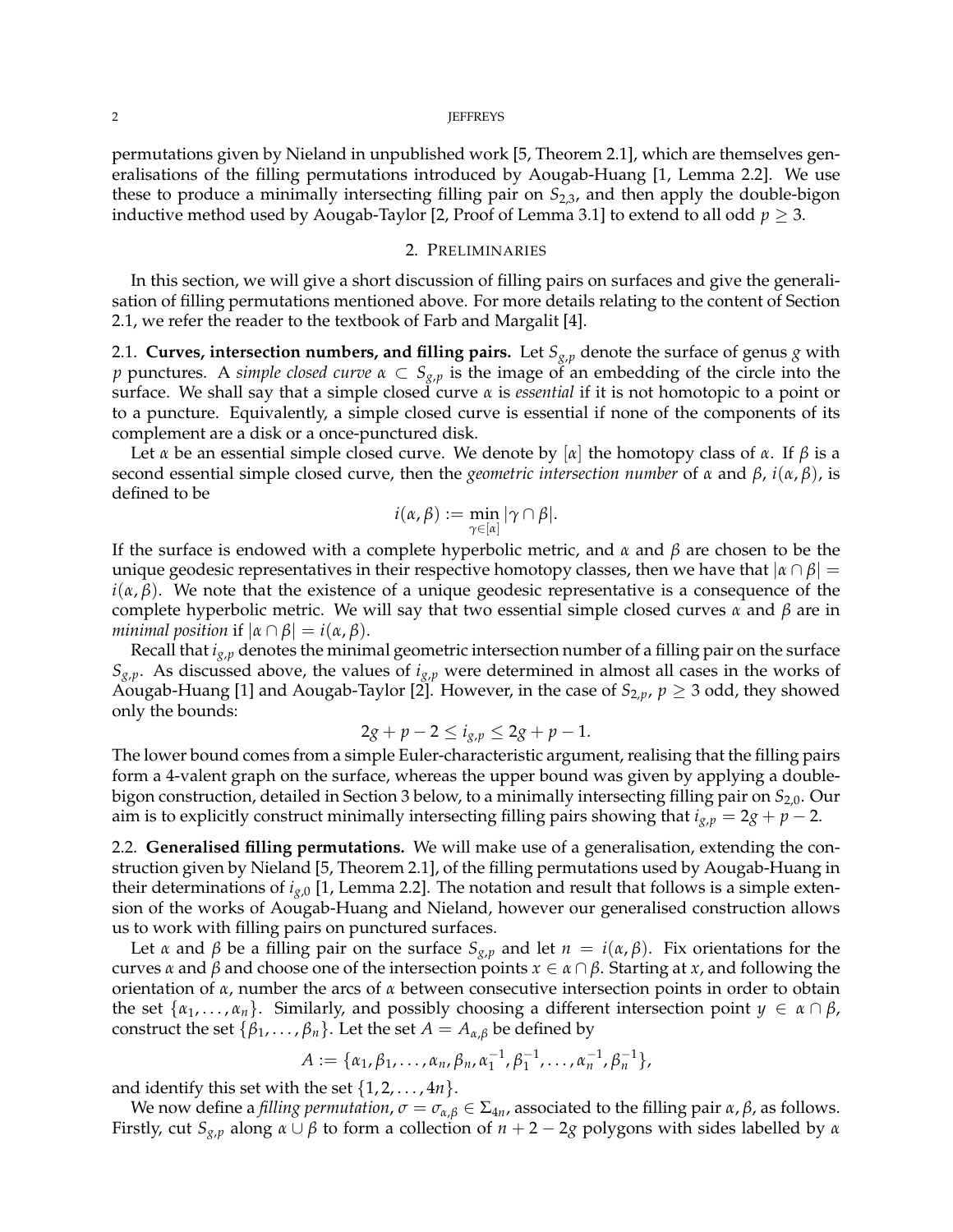and *β*. Orienting the polygons clockwise, we obtain a labelling of the sides of the polygons by the elements of *A*. We now define  $\sigma$  in the following way. If, going around the sides of the polygons in a clockwise direction, the edge labelled by the *j th* element of *A* is followed by the edge labelled by the  $k^{th}$  element of  $A$ , then we define  $\sigma(j)=k.$  We see then that  $\sigma$  is an element of the symmetric group  $\Sigma_{4n}$  consisting of  $n + 2 - 2g$  cycles.

We will also be interested in two more elements of  $\Sigma_{4n}$  that have geometric significance. Firstly, we define the permutation  $Q = Q_{\alpha,\beta}$  by

$$
Q = (1, 2, \ldots, 4n)^{2n}.
$$

Observe that this permutation sends *j* to *k* if and only if the *j th* and *k th* elements of *A* are the inverses of one another. Secondly, we define the permutation  $\tau = \tau_{\alpha,\beta}$  by

$$
\tau = (1,3,5,\ldots,2n-1)(2,4,6,\ldots,2n)(4n-1,4n-3,\ldots,2n+1)(4n,4n-2,\ldots,2n+2).
$$

In this case, *τ* corresponds to sending an arc of one of the curves to the following arc in the same curve with the same orientation.

Note that we will say that a permutation is parity reversing if it sends odd numbers to even numbers and even numbers to odd numbers.

The following lemma generalises the results of Aougab-Huang [1, Lemma 2.2] and Nieland [5, Theorem 2.1], which dealt with the cases  $p = 0$ ,  $i(\alpha, \beta) = 2g - 1$ , and  $p = 0$ ,  $i(\alpha, \beta) = n \ge$  $i_{g,0}$ , respectively. This amounts to ensuring that any bigons, equivalently 2-cycles of the filling permutation, are dealt with appropriately.

**Lemma 2.3.** Let  $\alpha$  and  $\beta$  be a filling pair on  $S_{g,p}$  with  $i(\alpha, \beta) = n \ge i_{g,p}$ . Then  $\sigma = \sigma_{\alpha,\beta}$  satisfies the *equation*

$$
\sigma Q\sigma=\tau.
$$

*Conversely, a parity reversing permutation*  $\sigma \in \Sigma_{4n}$  *consisting of*  $n + 2 - 2g$  *cycles and no more than p number of 2-cycles, and satisfying the above equation, defines a filling pair on Sg*,*<sup>p</sup> with intersection number n.*



FIGURE 2.4. The filling permutation equation around a vertex.

*Proof.* Let  $j \in \{1, 2, ..., 4n\}$ , then the edge labelled by the  $j<sup>th</sup>$  element of *A* is followed by the edge labelled by the  $\sigma(j)^{th}$  element of *A*. As discussed above, we then have that  $Q(\sigma(j))$  is the inverse element in *A* of  $\sigma(j)$ . Finally, the edge labelled by the  $\sigma(Q(\sigma(j)))$ <sup>th</sup> element of *A* is the edge following the edge labelled by the  $Q(\sigma(i))$ <sup>th</sup> element of *A*. As can be seen in Figure 2.4, this is in fact the edge labelled by the arc that follows the arc labelled by *j* in the same curve. That is, the composition has the same action as the action of *τ*.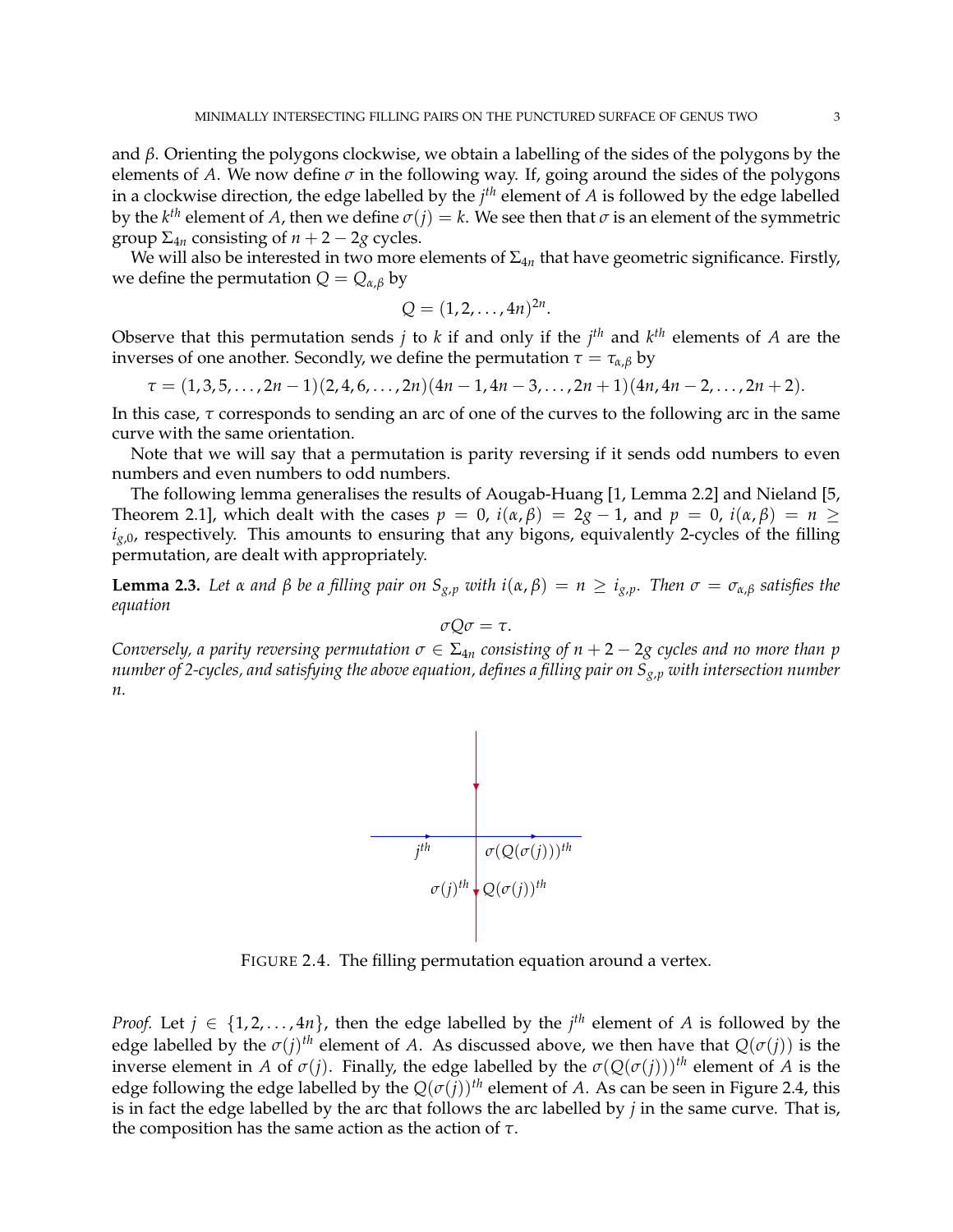#### 4 JEFFREYS

Conversely, suppose that  $\sigma \in \Sigma_{4n}$  satisfies the conditions of the lemma. Since  $\sigma$  is parity reversing, each of the cycles in *σ* is of even length. Associate to each cycle of *σ* a polygon with the same number of sides. Puncture every 2-gon and then puncture any of the remaining polygons at most once until all *p* punctures have been placed. This is possible since  $n \geq i_{g,p}$  guarantees that  $n+2-2g \geq p$ . Furthermore, since the number of 2-cycles in *σ* was at most *p*, we do not have any unpunctured bigons that could reduce the intersection number of the resulting curves.

Label each polygon cyclically in a clockwise direction with the elements of the associated cycle of *σ*. Now relabel each side with the corresponding element of *A* and glue the polygons together by gluing each edge to the edge labelled with its inverse. Since every edge occurs once with each orientation, the resulting surface is closed with *p* punctures.

In the construction so far, we have  $n + 2 - 2g$  faces and 2*n* edges, so we have  $V - E + F = 2 - 2g$ if and only if we have *n* equivalence classes of vertices under the gluing of the polygons. Applying the filling permutation equation in Figure 2.4, we see that four edges will glue together to give a single vertex. In other words, under the gluing, the 4*n* vertices of the polygons form equivalences classes of size 4 and so we have *n* equivalence classes under the gluing. Hence the resulting surface is  $S_{g,p}$ .

Finally, another application of the filling permutation equation proves that the *α*-arcs and *β*-arcs glue to form a filling pair on  $S_{g,p}$  with geometric intersection number equal to *n*.

## 3. FILLING PAIR CONSTRUCTION

The filling permutations introduced in the previous section now give us a way to construct filling pairs on punctured surfaces satisfying specific conditions on their intersection number. We now make use of this tool to construct the filling pairs we require to prove Theorem 1.1.



FIGURE 3.1. Polygonal decomposition of *S*2,3 associated to the filling permutation *σ*.

We begin by constructing an appropriate filling pair on the surface  $S_{2,3}$ . We require that the intersection number of the filling pair is equal to  $2g + p - 2 = 5$  and so we must find a permutation  $\sigma \in \Sigma_{20}$  consisting of  $5 + 2 - 2g = 3$  cycles and satisfying the conditions of Lemma 2.3. Indeed, the permutation

$$
\sigma=(1,2,19,14)(3,8,15,16,9,4,17,18,5,10,11,12)(6,13,20,7)
$$

satisfies the lemma, and the polygonal decomposition of *S*2,3 determined by the associated filling pair is shown in Figure 3.1.

We now apply the double-bigon inductive method used by Aougab-Taylor [2, Proof of Lemma 3.1] to complete the proof of Theorem 1.1. Namely, suppose that we have a filling pair on the